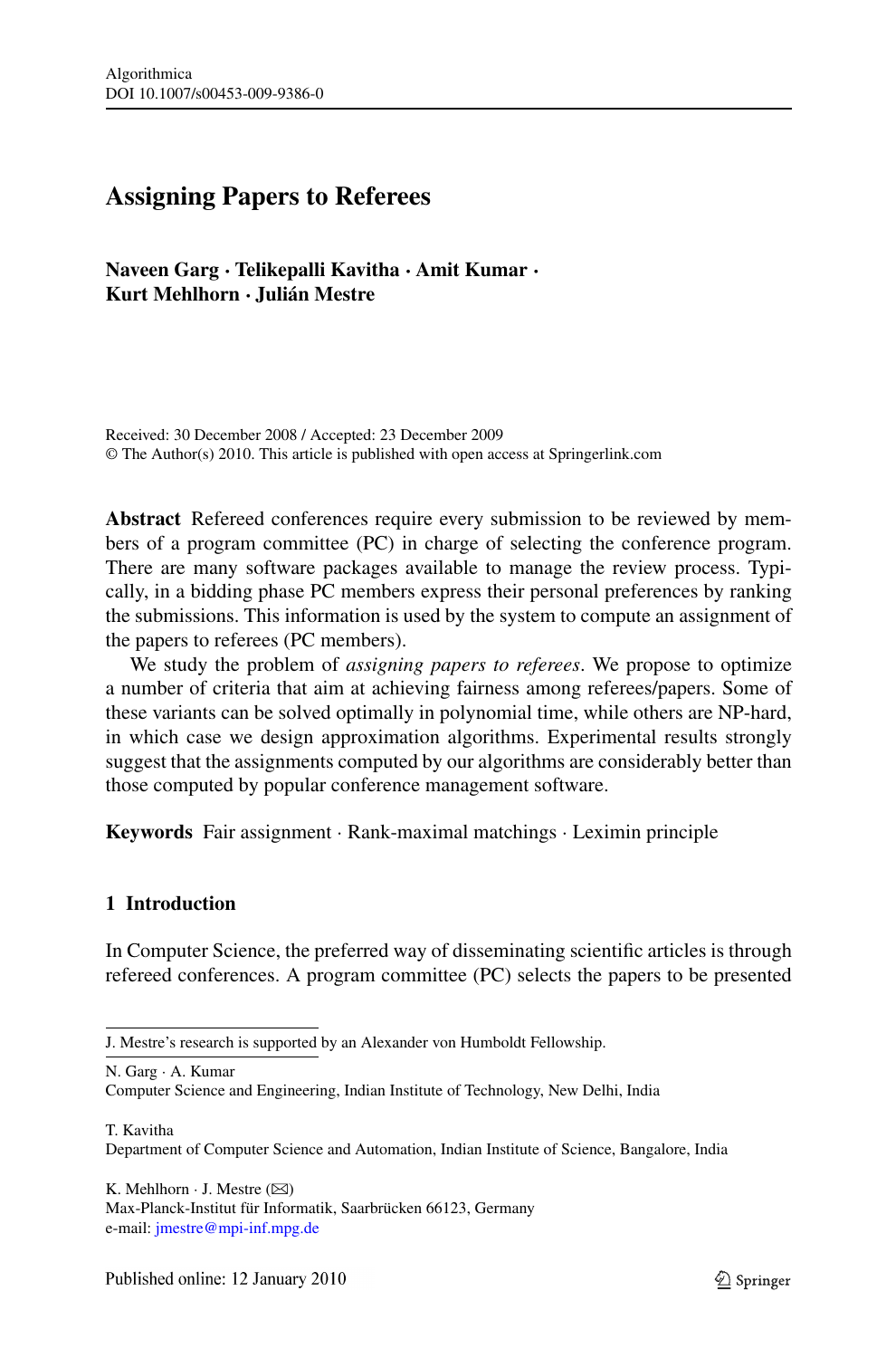at the conference and published in the conference proceedings from among the submissions to the conference. The most prestigious conferences have acceptance rates as low as 20% [[4\]](#page-16-0).

The main responsibility of the PC chair is to organize the review process, in particular, to decide which papers are assigned to which member of the PC. The PC chair typically bases her decision on input from the PC, her knowledge of submissions and PC members, or scores that are computed automatically from keywords provided by authors and PC members. From now on, we call PC members *referees*.

There are many software systems available that support the PC chair in her task; for example, Easychair [[29\]](#page-17-0), HotCRP [\[18](#page-17-0)], Softconf [\[2](#page-16-0)], Linklings [[1\]](#page-16-0), CMT [\[8](#page-16-0)], and Websubrev [[12\]](#page-17-0). Used in more than 1300 conferences in 2008 alone [[30\]](#page-17-0), EasyChair is currently the most popular conference management software. The system asks the referees to declare conflicts of interests and to rank the papers (for which the referee has no conflict of interest) into three classes: high interest, medium interest, and low interest. This process is called bidding. Based on this information, the system automatically computes an assignment that the PC chair can later review and modify accordingly. Creating an assignment from scratch by hand is normally not feasible since many conferences get in excess of 500 submissions [\[4](#page-16-0)].

We abstract from the scenario described above and assume that the input for the paper assignment problem is an edge-labeled bipartite graph  $G = (V, E, v)$  where  $V = R \cup P$ , *R* is the set of referees and *P* is the set of papers, and  $(r, p) \in E$  if *r* has no conflict of interest w.r.t. paper p, and  $v : E \mapsto \{1, ..., \Delta\}$ . We call  $v(r, p)$  the *value* or *rank* of paper *p* to referee *r* (or the value of referee *r* to paper *p*) or the valuation of p by referee r. We use the convention that rank  $\Delta$  is the most preferred option.

Let  $M \subseteq E$  be an *assignment* of papers to referees. We use  $\delta(x)$  to denote the edges incident on a node *x* of *G*, and  $\delta_M(x)$  to denote the edges in *M* incident on *x*.

What are the desired properties for a good assignment?

*Coverage Every paper should be reviewed a sufficient number of times.* We require that each paper is assigned to *k* referees, where *k* is a number defined by the PC chair. We note, however, that our algorithms can be adapted to the setting where each paper *p* has a range and the number of reviews for *p* must fall within this range.

*Load Balance No referee should be overburdened with papers.* We assume that the load is equally shared among the referees, i.e., no referee has to review more than  $h := \lceil k \rceil P / |R| \rceil$  papers and no less than  $h - 1$ . (Again, we note that this could be changed to any arbitrary range.) In order to ease the discussion, we add a fictitious paper *d* that requires  $|R|h - |P|k$  reviews and is connected to all referees with an edge of rank  $\Delta^1$ . Thus, in the modified instance every referee is assigned exactly *h* papers.

<sup>&</sup>lt;sup>1</sup>This choice will be justified later in Sect. [5](#page-13-0). We note here, though, that this rank can be set to any other value in  $\{1, \ldots, \Delta\}$  without invalidating any of our results.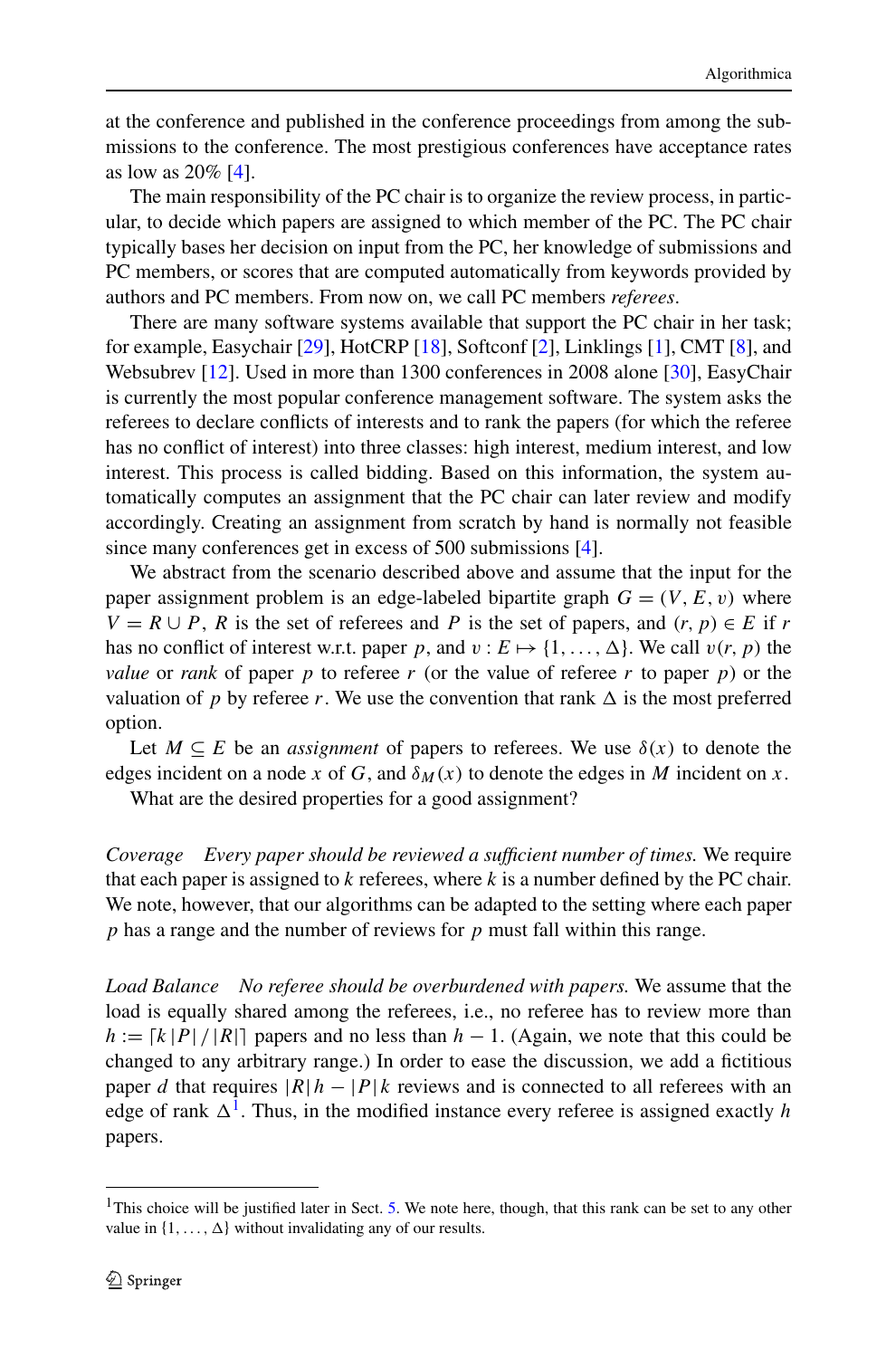*Quality How does a referee choose between two assignments?* For any referee *r* an assignment *M* gives rise to a *signature* vector  $\sigma_r(M) = (\sigma_{r,\Delta}(M), \dots, \sigma_{r,1}(M)),$ where  $\sigma_{r,i}(M) = |\{e \in \delta_M(r) \mid v(e) = i\}|$  is the number of rank *i* edges incident to *r* in *M*. We call  $\sigma_r(M)$  the *signature* of *M* w.r.t. *r* or *r*'s signature under *M*. Referees will prefer certain assignments over others based on their signatures. Only one general principle can be stated concerning this preference relation: if two assignments *M* and *T* are such that  $\sigma_r(M) \neq \sigma_r(T)$  and  $\sum_{j=i}^{\Delta} \sigma_{r,j}(M) \geq \sum_{j=i}^{\Delta} \sigma_{r,j}(T)$  for all  $\Delta \geq i \geq 1$  then *r* will clearly prefer *M* over *T*. Unfortunately, this is only a partial order over signatures. We will restrict ourselves to two kinds of preference relations:

- Lexicographic: A referee *r* prefers *M* over *T* if  $\sigma_r(M)$  follows  $\sigma_r(T)$  in lexicographic order, i.e., there is an *i* such that  $\sigma_{r,j}(M) = \sigma_{r,j}(T)$  for  $j > i$  and  $\sigma_{r,i}(M) > \sigma_{r,i}(T)$ .
- Weighted: There is an increasing weight function *w* that maps ranks to reals. The weight of the signature of referee *r* is then  $w(\sigma_r(M)) = \sum_{1 \le i \le \Delta} w(i) \sigma_{r,i}(M)$ . Hence, referee *r* prefers *M* over *T* if  $w(\sigma_r(M)) > w(\sigma_r(T))$ .

The weighted preference relation turns the signature vector into a single number by assigning a weight to each rank. The lexicographic preference relation is the limit case of the weighted relation for  $w(i + 1) \gg w(i)$  for all *i*. Both relations define strict weak orders on signatures.

*Fairness No referee should benefit at the expense of others.* The preference relations over signatures capture the quality of an assignment for a single referee. What is the overall quality of an assignment? An assignment should be *fair*, i.e., treat the different referees (papers) in a fair manner. In order to understand fairness better, let us see an assignment that is *unfair*.

Define the weight of an assignment *M* as

$$
w(M) = \sum_{r} w(\sigma_r(M)) = \sum_{(r,p)\in M} w(v(r,p)).
$$

An optimum assignment would then be an assignment of maximum weight. In fact, Easychair's automatic assignment feature computes a maximum weight assignment w.r.t. the weight function  $w(i) = i$  [[28\]](#page-17-0). A simple example shows that this need not be fair.

We have four papers and two referees and each paper is to be reviewed once. The valuations of the referees are identical; both referees prefer papers 1 and 2 over papers 3 and 4. More precisely, papers 1 and 2 are ranked 2 and papers 3 and 4 are ranked 1.

|       | $p_1$ |   | $p_2$ $p_3$ | $p_4$ |
|-------|-------|---|-------------|-------|
| $r_1$ | 2     | 2 |             |       |
| r     | 2     | 2 |             |       |

Consider the following two assignments. Under the first assignment the first referee reviews papers 1 and 2, and the second referee reviews papers 3 and 4; under the second assignment the first referee reviews papers 1 and 3, and the second referee reviews papers 2 and 4. Under the maximum weight objective, the assignments are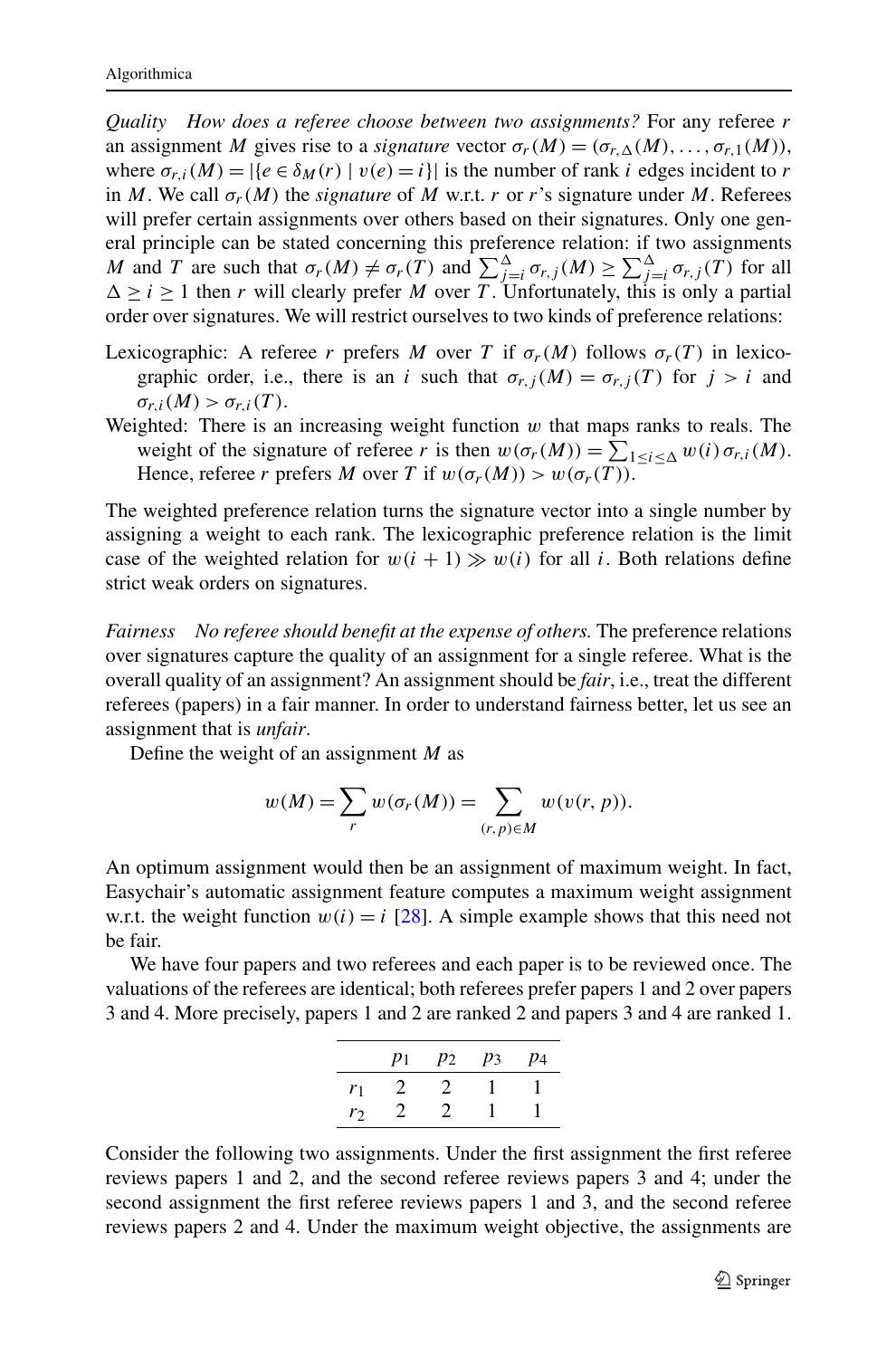the same. However, *the second assignment is clearly fairer than the first*. Under the second assignment, both referees review one paper for which they expressed high interest and one paper for which they expressed low interest. Under the first assignment, the first referee reviews two papers for which he expressed high interest and the second referee has to review two papers for which he expressed low interest. The second assignment treats the referees evenly, the first assignment treats them unevenly and, as the second assignment shows, does so without need.

Our toy example is relevant for practical assignment problems. We should expect a certain correlation between the valuations of different referees. If referees completely agree in their valuations, all assignments have the same weight.

How can we model fairness? A PC is a group effort. Fairness means that none of the members profits at the expense of other members. Thus, particular attention must be paid to the referee that has the worst signature. A fair assignment should maximize the worst signature of any referee:

# $\max_{M} \min_{r} \sigma_{r}(M).$

Here the maximization is over all assignments that guarantee coverage and load balance and for each fixed assignment *M*, minimization is over the referees. Signatures are compared using either the lexicographic or weighted preference order.

Let us now restrict attention to assignments that maximize the minimum signature of any referee. The referees that cannot be treated any better should be satisfied by any assignment in this set, because there is no way to treat them better. The other referees should be satisfied by restricting attention to this subset of assignments, because they maximize the fate of their worst-off colleague. Which assignment should we choose among this restricted set of assignments? We should try to maximize the minimum fate of those referees that are not bound to the minimum. Continuing in this way, we arrive at the *leximin* objective from Social Choice Theory [\[22](#page-17-0), [27\]](#page-17-0). More precisely, for any assignment *M*, consider the sorted vector  $sort(\sigma_{r_1}(M), \ldots, \sigma_{r_{|R|}}(M))$  of referee signatures;  $sort(\cdot)$  re-arranges the entries of the argument vector into non-decreasing order. A *leximin optimal assignment* maximizes the sorted vector of signatures, i.e., it achieves

$$
\max_{M} sort(\sigma_{r_1}(M), \ldots, \sigma_{r_{|R|}}(M)),
$$

where the maximum compares vectors using the usual lexicographic order performing left-to-right pointwise comparisons using lexicographic or weighted preference order for individual signatures, and *M* ranges over the set of all valid assignments.

We study the problem of maximizing the leximin objective under lexicographic and weighted preferences. We show that both problems are NP-hard even when  $\Delta = 3$ . On the positive side, for  $\Delta = 2$  we show that both problems can be solved in polynomial time by establishing a connection to a variant of rank-maximal matchings  $[14, 20]$  $[14, 20]$  $[14, 20]$  $[14, 20]$ . For larger values of  $\Delta$  in the case of the weighted preference order we give approximation algorithms building upon ideas of Bezáková and Dani [\[5](#page-16-0)], and Shmoys and Tardos [[25\]](#page-17-0).

The rest of the paper is organized as follows. In Sect. [2](#page-4-0), we deal with the case where  $\Delta = 2$ . In Sect. [3](#page-7-0) we show NP-hardness for both variants when  $\Delta \ge 3$ . In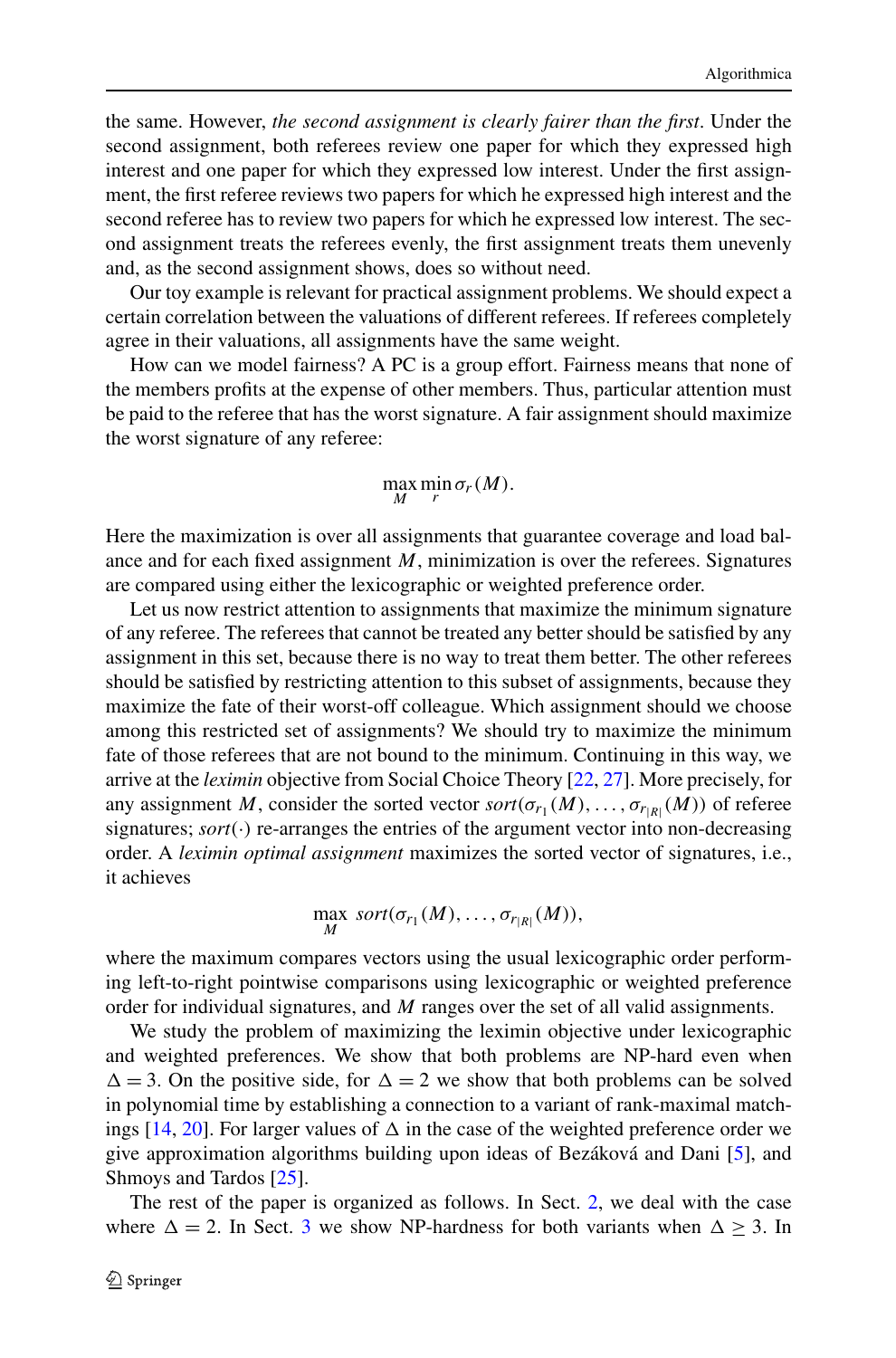<span id="page-4-0"></span>Sect. [4](#page-8-0) we design approximation algorithms for the weighted preference order and  $\Delta \geq 3$ . Finally, in Sect. [5](#page-13-0) we report preliminary computational experiments. We ran our algorithms on a real-life instance from the 16th European Symposium on Algorithms (ESA) 2008. The experiments suggest that the assignments computed by our algorithms are considerably better than the maximum weight assignment currently used by the EasyChair system.

#### 1.1 Related Work

Different aspects of the paper assignment problem have been studied by researchers in different fields. In Artificial Intelligence, data mining techniques have been applied to the task of inferring goodness of match between a referee and a paper based on keyword analysis. In Theoretical Computer Science and Operations Research, combinatorial optimization tools have been used to produce "good" assignments. (See the survey of Wang et al. [\[31](#page-17-0)] for references on these two aspects.) In Economics, the topic of incentive-compatible mechanisms for allocating indivisible goods to a set of agents with ranked preferences has been studied extensively [[3,](#page-16-0) [6,](#page-16-0) [7,](#page-16-0) [17,](#page-17-0) [26,](#page-17-0) [32\]](#page-17-0).

These three aspects are largely orthogonal to each other. Clearly, the data mining aspect is unrelated to incentives and optimization issues; indeed, its output can be used as input for the optimization problem. Also the incentive-compatible aspect is largely independent from optimization considerations: The only mechanisms that are strategy-proof (referees cannot benefit from falsifying their preferences) and satisfy other reasonable assumptions are the so-called serial dictatorships [\[26](#page-17-0)] where agents choose objects on a first-come first-served basis.

This paper deals with the optimization aspect of the paper assignment problem. Previous work considered mostly optimizing global properties of the assignment, and the proposed algorithms are based on min-cost matching/flow [[11,](#page-17-0) [13,](#page-17-0) [23\]](#page-17-0), integer programming [\[15](#page-17-0)], or heuristics without provable guarantees [\[9](#page-16-0), [21](#page-17-0)]. Fairness of the assignment was not considered as an objective. We take a different approach by arguing that fairness is captured by the leximin criterion. For the variants of the problem that are NP-hard, instead of heuristics, we resort to approximation algorithms with worst-case guarantees.

Throughout the paper we focus mainly on one side of the assignment, the referees. We note, however, that we could also look at the assignment from the point of view of the papers. Presumably, referees that value a certain paper highly will do a better job reviewing the paper. Under this assumption, it could make sense to optimize the assignment from the point of view of the papers. Our algorithms can be made to work in this setting simply by interchanging the roles of referees and papers. Finally, we note that one could also try to optimize the assignment simultaneously from both sides. In Sect. [4.2](#page-11-0), we explore this option for weighted preferences and the max-min objective.

# **2** An Exact Algorithm for  $\Delta = 2$

In this section we deal with the problem of finding a leximin optimal assignment under lexicographic preferences for the interesting case of  $\Delta = 2$ . We note that this also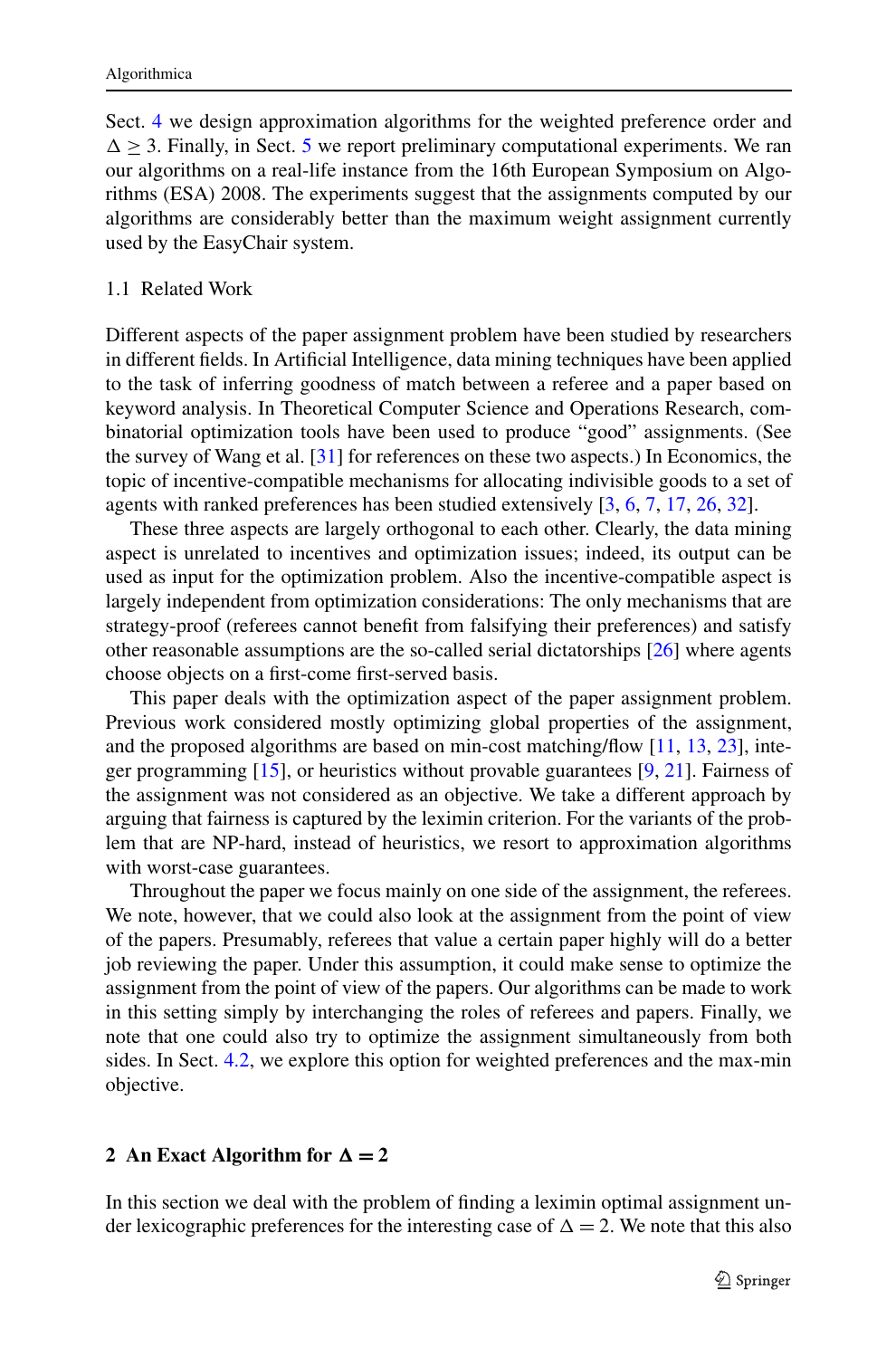<span id="page-5-0"></span>

constitutes an optimal algorithm for the weighted preferences: Since *w* is increasing, the signature order is the same for both types of preferences when  $\Delta = 2$ .

Let  $Q$  be the set of assignments that obey coverage and load balance requirements; that is, every paper (except the dummy) is assigned to *k* referees and every referee is assigned *h* papers. Given an assignment  $S \in \mathcal{Q}$ , we define its *round decomposition*  $A_1, \ldots, A_h$  as follows. Each referee  $r \in R$  sorts the edges in  $\delta_S(r)$  in non-decreasing value. Then  $A_i$  is constructed by taking the *i*th edge, in sorted order, from each referee.

A *rank-maximal assignment* is one that maximizes  $\sigma(A_1)$  and subject to this, maximizes  $\sigma(A_2)$ , and so on. Here  $\sigma(X)$  is the signature of the set  $X \subseteq E$ . Equivalently, we can ask that the concatenation of the signatures  $\sigma(A_1), \sigma(A_2), \ldots, \sigma(A_h)$  is lexicographically maximum. This objective is closely related the rank-maximal matchings of Irving et al. [[14\]](#page-17-0) and Mehlhorn and Michail [[20\]](#page-17-0), thus its name.

First we establish a connection between leximin optimal and rank-maximal assignments, and then we show how to compute the latter.

**Lemma 1** Let  $S \in \mathcal{Q}$  be a rank-maximal assignment. If  $\Delta = 2$  then *S* is leximin ontimal under lexicographic professors *optimal under lexicographic preferences*.

*Proof* Visualize *S* as a  $\{1, 2\}^{|R| \times h}$  matrix. Each row corresponds to a referee and each column corresponds to a round  $A_i$  in the round decomposition of  $S$ ; rows are sorted in lexicographic order of their signature. The result is a staircase pattern with rank 2 entries on top of rank 1 entries as shown in Fig. 1. This pattern is the same for all rank-maximal assignments.

Let  $S' \in \mathcal{Q}$  a leximin optimal assignment and consider a similar matrix visualization for  $S'$ . If the staircase patterns of  $S$  and  $S'$  are the same then both assignments are rank-maximal and leximin optimal. Assume, for the sake of contradiction, that they are different. Let *i* be the first round in which they differ. If *S* has more 2's than  $S'$  in the *i*th round then *S*<sup>'</sup> is not leximin optimal. Likewise, if *S*<sup>'</sup> has more 2's than *S* in the *i*th round then *S* is not rank-maximal. A contradiction, thus the patterns are the same and the lemma follows.  $\Box$ 

A rank-maximal assignment can be found using an appropriate objective function over the round decomposition  $A_1, \ldots, A_h$ . This is done by first translating ranks into costs: Rank  $j \in \{1, ..., \Delta\}$  translates into cost  $N^j$ , where  $N = |R| + 1$ . This choice guarantees that the gain of improving one edge, say from rank  $j$  to rank  $j + 1$  offsets the loss of all other edges of rank *j* or less: The gain is  $N^{j+1} - N^j = |R| N^j$  and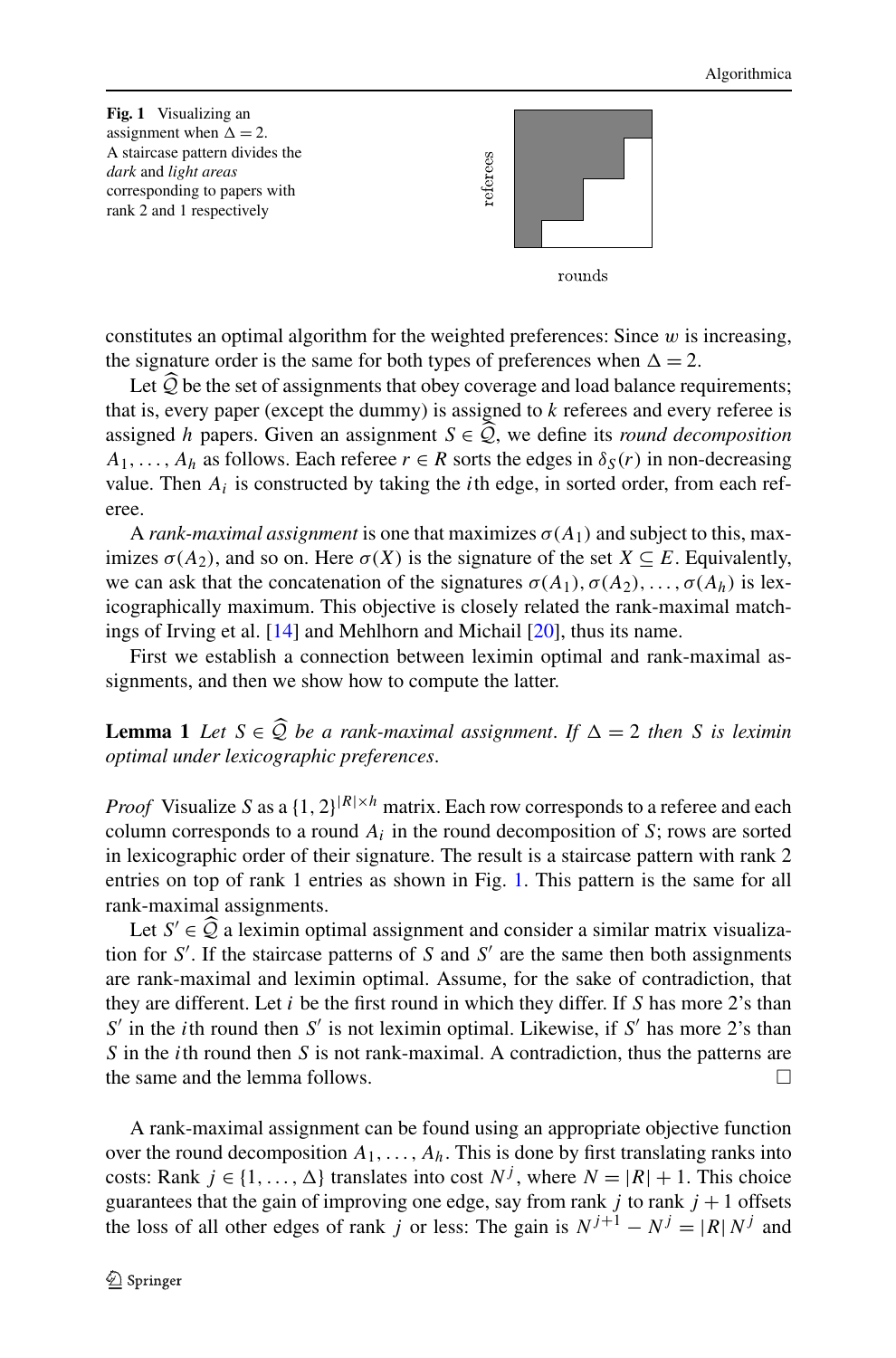<span id="page-6-0"></span>the loss is at most  $(|R| - 1)N^j$ , so the gain exceeds the loss and the choice of costs guarantees rank-maximality of a single round. With this cost function, the maximum cost of a single round is less than  $C = N^{\Delta+1}$ .

Let  $A_1, A_2, \ldots, A_h$  be a sequence of assignments. We assign cost

$$
\sum_{1 \le i \le h} c(A_i) C^{h-i}
$$

to it, where  $c(A_i) = \sum_{(r,p)\in A_i} N^{v(r,p)}$ . In other words, assigning a paper of rank *j* in round *i* contributes  $N^{j}C^{h-i}$  to the objective value. This choice of costs guarantees that an increase in  $c(A_i)$  offsets any decrease in subsequent assignments. Thus maximizing the cost of the round decomposition of some assignment  $S \in \mathcal{Q}$  guarantees that *S* is rank-maximal. The next theorem translates this insight into an actual algorithm.

**Theorem 1** *A rank-maximal assignment can be computed in*  $O(\Delta h \sqrt{n' m'} \log n')$ *time*<sup>2</sup>, *where*  $n' = O(|E|)$  *and*  $m' = O(|E|(k + h)).$ 

*Proof* We now show how to reduce this problem to finding a maximum cost perfect matching in a bipartite graph *H*. For every paper  $p \in P - d$  we create *k* nodes  $p_1, \ldots, p_k$  in *H* and as many copies as necessary for the dummy paper *d*; for every referee  $r \in R$  we create *h* nodes  $r_1, \ldots, r_h$  in *H*; finally, for every edge  $e \in E$  we create two nodes  $e_p$  and  $e_r$ . This completes the vertex set of *H*. For every  $e = (p, r) \in E$ , we include edges in *H* connecting every  $p_i$  to  $e_p$  for all  $i \in \{1, ..., k\}$ , every  $r_i$  to  $e_r$ for all  $j \in \{1, ..., h\}$ , and  $e_p$  with  $e_r$ . The cost of the edge  $(r_j, e_r)$  is  $N^{v(r,p)}C^{h-j}$  and all other costs are zero. Figure 2 depicts the edge gadget just described. We note that this construction is very similar to the standard gadget [\[24](#page-17-0)] used to reduce subgraph degree constrained problems to regular matching.

There is a clear correspondence between perfect matchings of *H* and round decompositions  $A_1, \ldots, A_h$  of an assignment in  $\mathcal{Q}$ : If  $(p_i, e_p)$  and  $(r_i, e_r)$  belong to the matching then  $e$  belongs to  $A_j$ . Furthermore, the cost of  $M$  equals the cost of



<sup>&</sup>lt;sup>2</sup>In practice, *G* is almost complete and  $h > k$ , so the running time simplifies to  $O(\Delta h^2 |E|^{1.5} \log |E|)$ .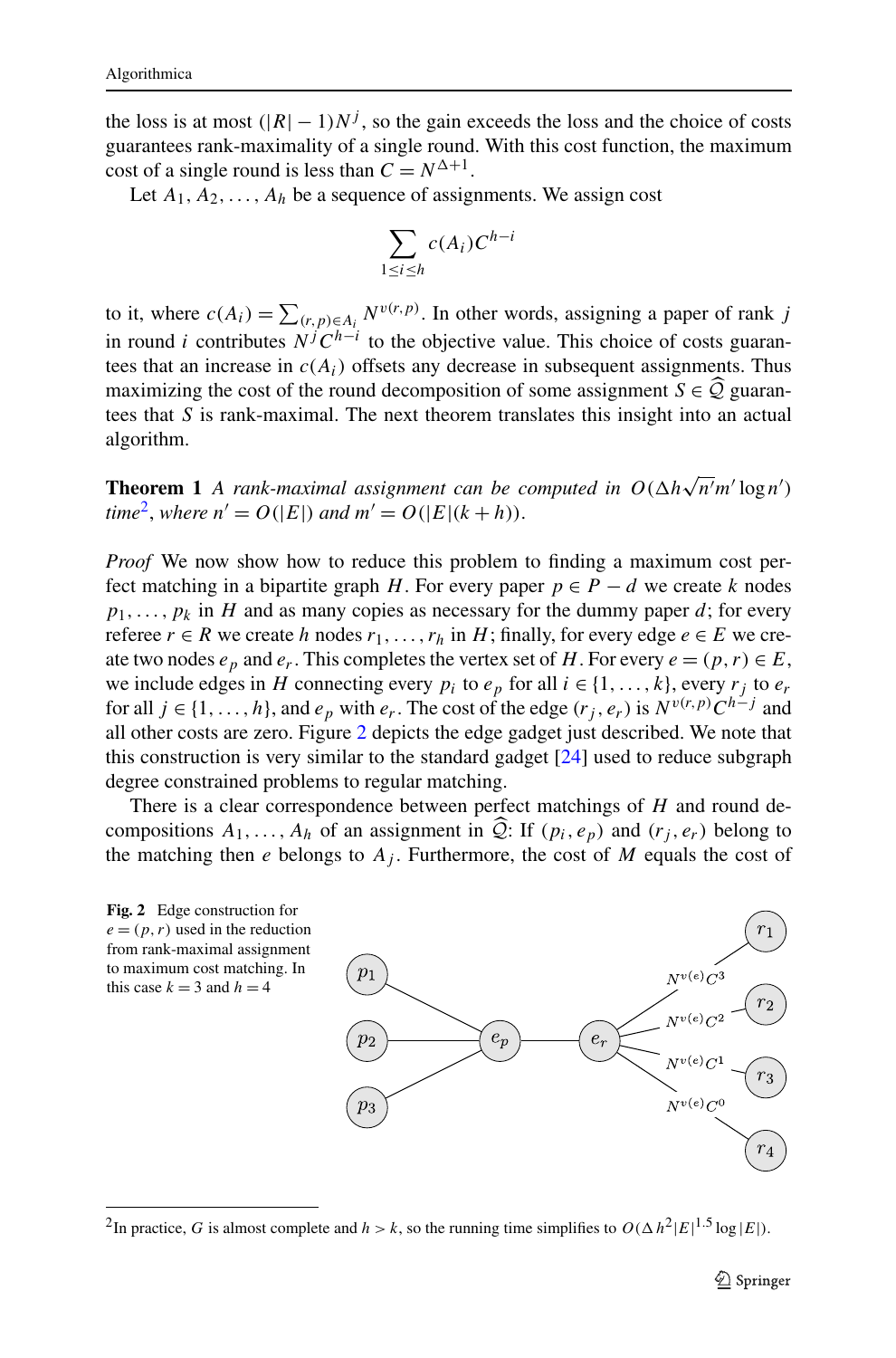<span id="page-7-0"></span> $A_1, \ldots, A_h$  discussed above. Thus, finding a rank-maximal assignment reduces to finding a maximum cost perfect matching in *H*.

Let us conclude by discussing the implementation of the algorithm. To deal with the large costs used in *H* we use the scaling algorithm of Mehlhorn and Michail [\[20](#page-17-0)] for maximum cost bipartite matching with huge costs. The algorithm runs in  $O(\sqrt{n' m'} \log(n' C^{h+1}))$  time, where  $n' = |V[H]|$  and  $m' = |E[H]|$ . Recall that  $C \le$  $n'^{\Delta+1}$ ,  $n' = O(|E[G]|)$ , and  $m' = O(|E[G]| (h + k))$ , which yields the desired time bound.  $\Box$ 

Putting Lemma [1](#page-5-0) and Theorem [1](#page-6-0) together we get an algorithm for finding an optimal leximin assignment under either preference order.

**Corollary 1** *If*  $\Delta = 2$  *then an optimal leximin assignment under each of the weighted and lexicographic preference orders can be found in polynomial time*.

We finish this section noting that similar techniques to those used in Theorem [1](#page-6-0) can be used to obtain an assignment where the reverse signature for each round is minimized. Namely, we can compute an assignment minimizing the number of rank 1 edges in *A*1, and subject to this, minimize the number of rank 2 edges in *A*1, until reaching rank  $\Delta$ ; subject to this, we minimize the number of rank 1 edges in  $A_2$ , and so on. Notice that even though the assignment under this objective is rank-maximal for  $\Delta = 2$ , this is not the case for larger values of  $\Delta$ .

#### **3 Hardness**

In this section we show that maximizing the signature of the worst-off referee is NPhard for  $\Delta \geq 3$  under both lexicographic and weighted preferences. Our proof uses a reduction from 3-dimensional matching (3DM) very similar to that used by Lenstra et al. [[19\]](#page-17-0) to show NP-hardness of scheduling jobs on unrelated machines.

An instance of 3DM is defined by three disjoint sets *A*, *B*, and *C* of *n* elements each and a set of triplets  $T \subseteq A \times B \times C$ . The problem is to decide whether there is a subset *M* of *T* with cardinality *n* such that  $\bigcup_{(a,b,c)\in M} \{a,b,c\} = A \cup B \cup C$ . 3DM is one of Karp's famous 21 NP-complete problems [[16\]](#page-17-0).

Given an instance *(A,B,C,T )* of 3DM, we construct an instance *(G,v)* of the paper assignment problem where each paper must be assigned once  $(k = 1)$  and each referee is assigned two papers ( $h = 2$ ). For each triplet  $t \in T$  we create a referee  $r_t$ . For each  $a \in A$ , let  $\ell_a$  be the number of triplets in *T* containing *a*, i.e., the degree of *a* in *T*. For each  $a \in A$  we create papers  $l_a^1, \ldots, l_a^{\ell_a-1}$  with rank 3, and papers  $s_a^1, \ldots, s_a^{\ell_a-1}$  with rank 1. For each  $b \in B$  and  $c \in C$  we create papers  $m_b$  and  $m_c$ with rank 2. For each triplet  $t = (a, b, c) \in T$  we have edges  $(l_a^i, r_t)$  and  $(s_a^i, r_t)$  for each  $i \in \{1, \ldots, \ell_a - 1\}$ , and edges  $(m_b, r_t)$  and  $(m_c, r_t)$ . Note that  $2 |R| = |P|$ , so it is not necessary to introduce a dummy paper to achieve load balance.

**Lemma 2** Let  $(A, B, C, T)$  be an instance of 3DM and  $(G, v)$  be the instance *of the paper assignment problem induced by the reduction described above*. *Then*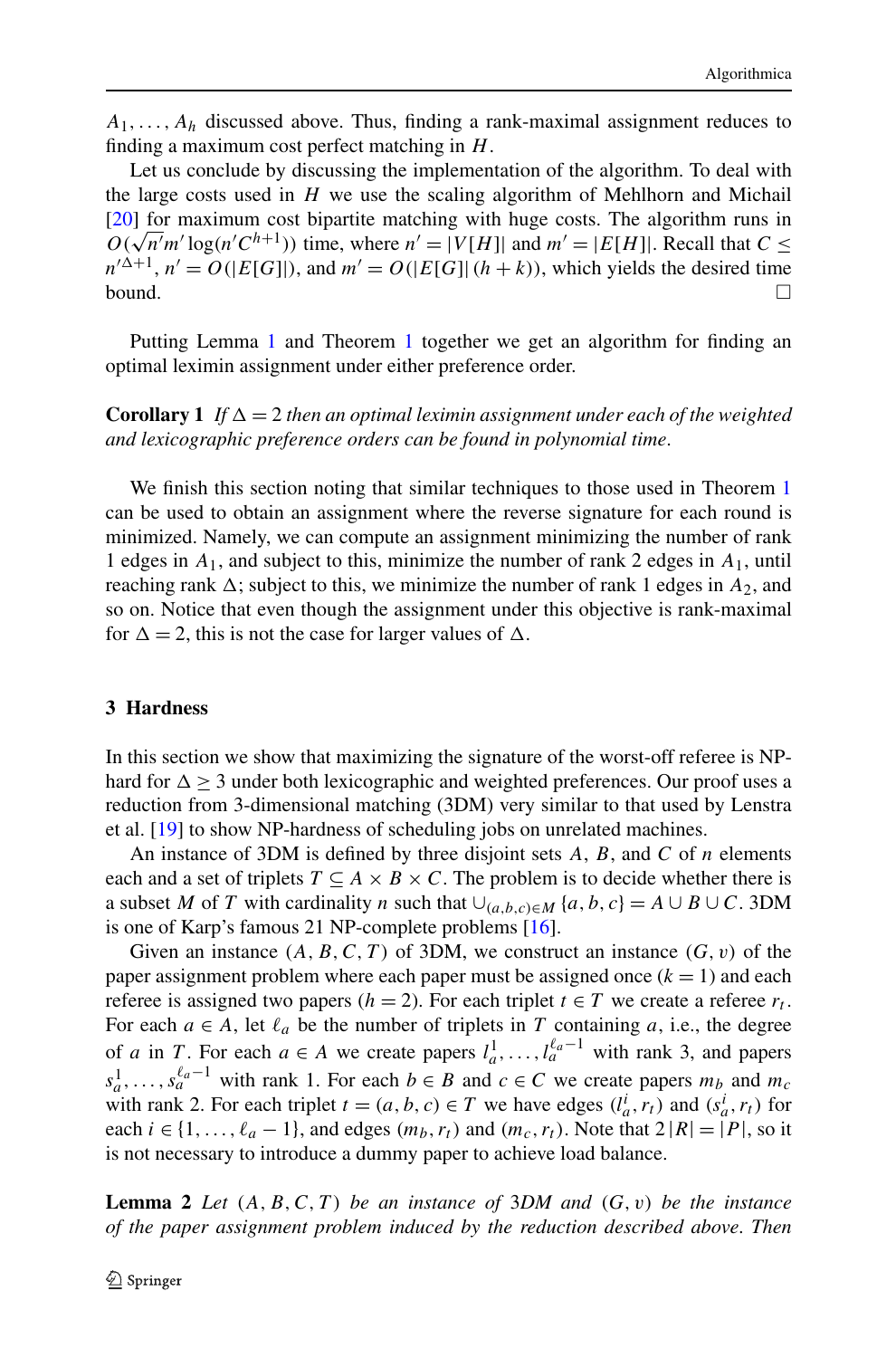<span id="page-8-0"></span> $(A, B, C, T)$  has a perfect matching if and only  $(G, v)$  admits an assignment where *every referee gets either one rank* 3 *and one rank* 1 *paper*, *or two rank* 2 *papers*.

*Proof* ([\[19\]](#page-17-0)) Suppose that the 3DM instance has a perfect matching  $N \subseteq T$ . We show how to construct an assignment as described in the lemma statement. For each  $t = (a, b, c) \in N$ , we assign  $m_b$  and  $m_c$  to  $r_t$  so that the referee gets two rank 2 papers. For *a* ∈ *A* there are  $\ell_a - 1$  triplets  $t \in T \setminus N$  containing *a*; each of their corresponding referees can be assigned one of the  $\ell_a - 1$  rank 3 papers and one of the  $\ell_a - 1$  rank 1 papers.

Conversely, suppose that there is an assignment as described in the lemma statement. Let *N* be the set of triplets *t* such that  $r_t$  is not assigned a paper  $l_a^i$ . Note that for each  $a \in A$  there is at least one such triplet. For each  $t \in N$  the referee  $r_t$  is assigned papers  $m_b$  and  $m_c$ . This can only happen if *N* is a perfect matching.

This reduction can be used to prove hardness for both types of preferences.

**Theorem 2** *Maximizing the signature of the worst-off referee is NP-hard for both lexicographic and weighted preferences for*  $\Delta \geq 3$ .

*Proof* By Lemma [2](#page-7-0) the instance of 3DM has a matching if and only if signature of the worst-off referee is at least *(*0*,* 2*,* 0*)* under lexicographic preferences and at least 4 under weighted preferences when using  $w(i) = i$ .

# **4 An Approximation Algorithm for Weighted Preferences**

In this section we shift our attention to weighted preferences. Recall that we are given a weight function  $w: \{1, \ldots, \Delta\} \rightarrow R^+$  to map ranks to real numbers. For any edge *e* in the instance, we use the shorthand notation  $w(e)$  to denote  $w(v(e))$ .

We will make frequent use of the polytope defined by the set of fractional assignments that obey coverage and load balance requirements:

$$
Q = \left\{ x \in [0,1]^{|E|} \mid \begin{array}{l} x(\delta(p)) = k \,\forall p \in P - d \\ x(\delta(r)) = h \,\forall r \in R \end{array} \right\}
$$

Here  $\delta(u)$  denotes the set of edges incident on vertex *u*, and  $x(S)$  is a short hand for  $\sum_{e \in S} x(e)$ . The variable  $x(e)$  indicates whether *e* is chosen in the assignment:  $x(e) = 1$  if *e* is chosen, and  $x(e) = 0$  otherwise. The constraints enforce that every real paper is reviewed *k* times and that each referee is assigned *h* papers.

The constraint matrix defining  $Q$  is totally unimodular. Therefore, the polytope is integral. We denote with  $\widehat{Q}$  the set of extreme points of  $Q$ . Sometimes we abuse notation slightly and write  $S \in \widehat{Q}$  for  $S \subseteq E$  meaning that the characteristic vector  $x^{S} \in \{0, 1\}^{|E|}$  associated with *S* belongs to  $\widehat{Q}$ .<br>Suppose we are given values *I* for each

Suppose we are given values  $I_r$  for each referee  $r \in R$  and  $I_p$  for each paper  $p \in P$ . Our goal is to find an assignment where the total weight of papers assigned to each referee  $r$  is at least  $I_r$  and the weight of referees assigned to a paper  $p$  is at least  $I_p$ . The first objective aims at making the referees happy, while the second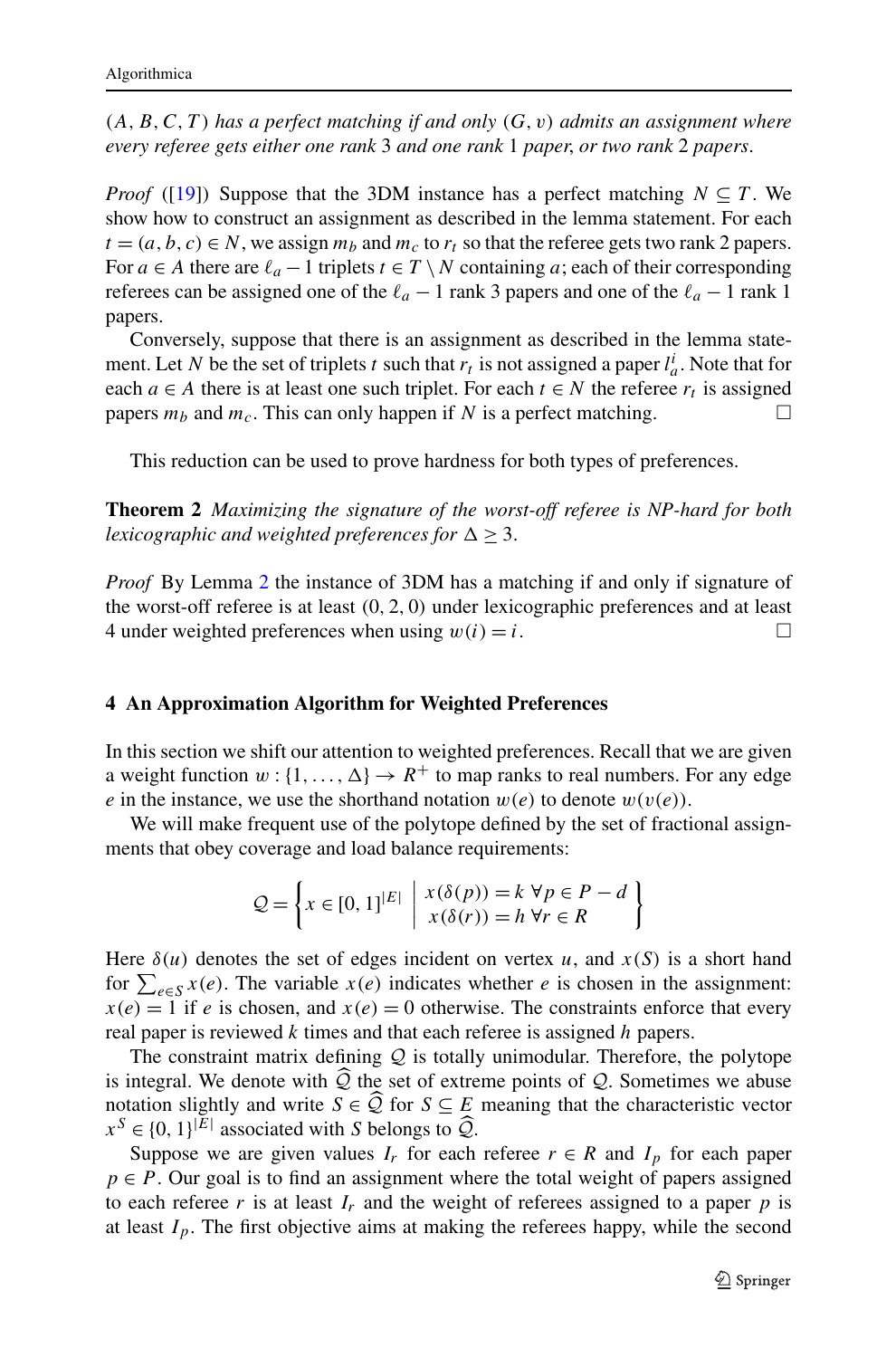<span id="page-9-0"></span>aims at improving the review process since, presumably, a referee that values a paper highly will do a better job than one who is not interested in the paper. The linear program for Q can be extended imposing additional constraints on the total weight each referee and paper sees:

$$
\mathcal{T} = \left\{ x \in \mathcal{Q} \mid \frac{\sum_{e \in \delta(p)} w(e) x(e) \ge I_p \forall p \in P - d}{\sum_{e \in \delta(r)} w(e) x(e) \ge I_r \forall r \in R} \right\}
$$

We now present an algorithm that, given a fractional solution  $x \in \mathcal{T}$ , produces an integral assignment in  $\tilde{Q}$  with a small additive loss in the weights seen by each referee and each paper. Later we use this rounding procedure to approximate two different objectives.

# 4.1 Rounding a Fractional Assignment

Consider a particular referee *r* and let  $e_1^r, e_2^r, \ldots$  be the edges incident on *r* sorted by decreasing weight. We break these edges into groups according to their fractional value in *x*. Some edges belong to two groups. An edge  $e_j^r$  belongs to the *i*th group of *r* if *x*({*e*<sup>*r*</sup><sub>1</sub>,...,*e*<sup>*r*</sup><sub>*j*−1</sub>}) < *i* and *i* − 1 ≤ *x*({*e*<sup>*r*</sup><sub>1</sub>,...,*e*<sup>*r*</sup><sub>*j*−1</sub>}). We use *A*(*r, i*) to denote the edges in groups 1 through *i* of *r*. A grouping with respect to each paper is defined analogously. Based on these sets, we create a new assignment problem

$$
\mathcal{U} = \left\{ y \in \mathcal{Q} \mid \begin{array}{l} y(A(p, i)) \geq i \ \forall 1 \leq i \leq k \text{ and } p \in P - d \\ y(A(r, i)) \geq i \ \forall 1 \leq i \leq h \text{ and } r \in R \end{array} \right\}
$$

The constraints associated with the referees in  $U$  and  $Q$  form a laminar family: If we consider any two of these constraints and compare the set of variables they use, these sets are either disjoint or one is a subset of the other. Similarly, the constraints associated with the papers also form a laminar family. It is well known that a 0-1 matrix whose rows can be decomposed into two laminar families is totally unimodular. (For completeness we include a proof of this fact in [A](#page-16-0)ppendix A.) It follows that  $U$ is integral.

By definition, we have that  $x \in \mathcal{U}$ . Hence,  $\mathcal{U}$  is not empty and, because it is integral, there must exist  $\hat{y} \in \mathcal{U} \cap \{0, 1\}^{|E|}$ . In fact, we can show that the problem of finding such a solution reduces to computing a max flow in a suitable graph such a solution reduces to computing a max flow in a suitable graph.

**Lemma 3** *An integral solution of* U *can be computed using one max-flow computation*.

*Proof* The edge gadget shown in Fig. [3](#page-10-0) is the basis of our max flow network. For each reviewer *r* we have nodes  $r_1, r_2, \ldots, r_h$  and for each real paper *p*, we have nodes  $p_1, p_2, \ldots, p_k$  (similarly, the dummy paper induces as many copies as necessary.) Each  $r_i$  has a supply of one unit of flow and each  $p_i$  has a demand of one unit of flow. Also we have edges of unbounded capacity from  $r_i$  to  $r_{i-1}$  for all *i* and from  $p_j$ to  $p_{i+1}$  for each *j*.

For each edge  $(r, p)$ , we have two auxiliary nodes  $a_{rp}$  and  $b_{rp}$ . There is an edge of capacity 1 from  $a_{rp}$  to  $b_{rp}$ . If  $(r, p)$  belongs to the *i*th group of *r*, we have an edge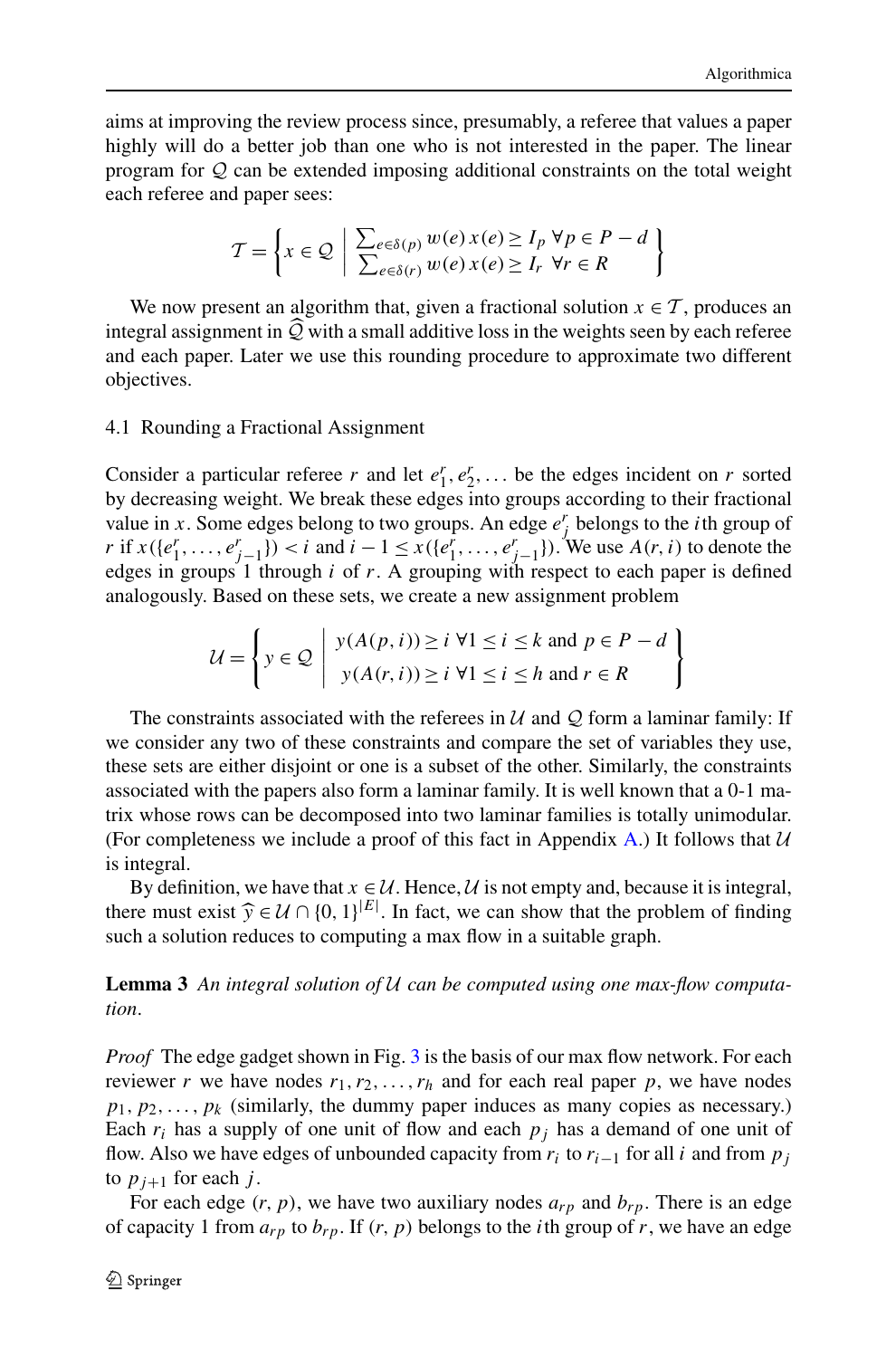<span id="page-10-0"></span>

from  $r_i$  to  $a_{rp}$ . If  $(r, p)$  belongs to the *j*th group of *p*, we have an edge from  $b_{rp}$ to  $p_j$ . So  $a_{rp}$  has indegree one or two and  $b_{rp}$  has outdegree one or two. Figure 3 illustrates the construction.

For this network we construct a fractional feasible flow as follows: If  $(r, p) = e^r$ and  $(r, p)$  belongs to the *i*th group of *r*, we send

$$
\left| [i-1, i] \cap \left[ \sum_{\ell < j} x(e_{\ell}^r), \sum_{\ell \le j} x(e_{\ell}^r) \right] \right|
$$

units of flow from  $r_i$  to  $a_{rp}$ . Similarly, if  $(r, p) = e^r_j$  and  $(r, p)$  belongs to the *i*'th group of *p*, we send

$$
\left| [i'-1, i'] \cap \left[ \sum_{\ell < j'} x(e_\ell^r), \sum_{\ell \le j'} x(e_\ell^r) \right] \right|
$$

units of flow from  $b_{rp}$  to  $p'_j$ . The flow from  $a_{rp}$  to  $b_{rp}$  thus equals  $x_{rp}$ .

Since the network is feasible, the Ford Fulkerson algorithm finds an integral flow. Note that an integral flow readily induces an integral assignment. Observe that in this integral flow, for all *i*, the flow out of  $\{r_1, \ldots, r_i\}$  is at least *i*, which means that the integral assignment selects at least  $i$  edges from  $A(r, i)$ ; similarly, for all  $i$ , the flow into  $\{p_1, \ldots, p_j\}$  is at least *j*, which means the integral assignment selects at least *j* edges from  $A(p, j)$ . In other words, the integral assignment is a feasible solution of  $\mathcal U$ .

Now that we have established how to find an integral solution of  $U$ , we shall prove that this is in fact a good approximation of *x*.

**Lemma 4** Let *x* be a fractional assignment in T and  $\hat{y}$  be an integral assignment *in*  $U$ , *the polytope induced by x as defined above. Then for any node*  $u \in R \cup P - d$ *we have*

(i)  $\sum_{e \in \delta(u)} w(e) \widehat{y}(e) \ge I_u$  *if*  $w(e_1^u) = w(e_{s_u}^u)$ , and<br>(ii)  $\sum_{e \in \delta(u)} w(e) \widehat{y}(e) > I_u - (w(e^u) - w(e^u))$  of

(ii)  $\sum_{e \in \delta(u)} w(e) \hat{y}(e) > I_u - (w(e_1^u) - w(e_{s_u}^u))$  otherwise.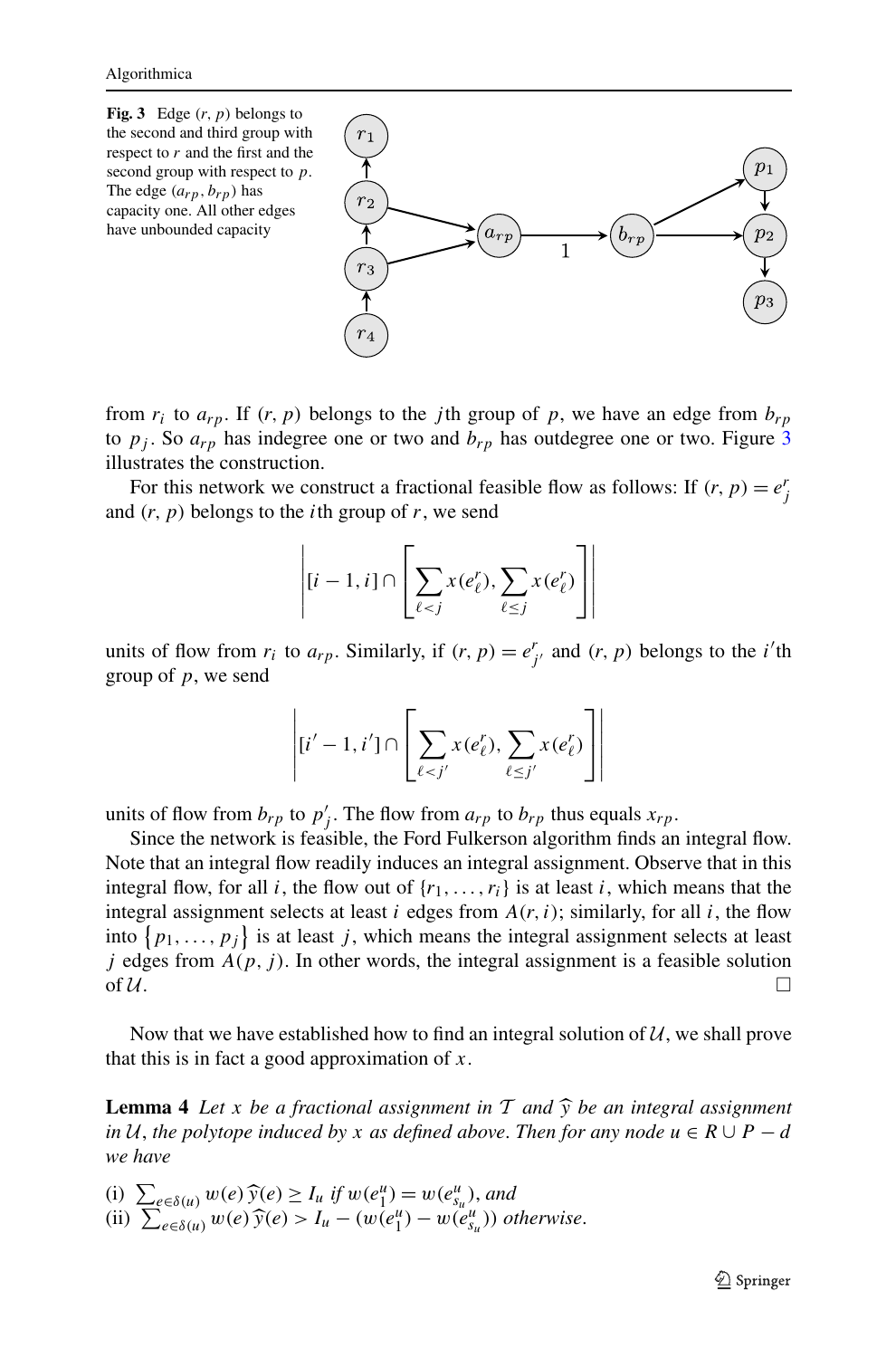<span id="page-11-0"></span>*Proof* For the sake of simplicity, we prove the lemma for some referee  $r$ , but the same argument works for papers. Referee r is assigned h edges under  $\hat{y}$ . Let  $f_1, \ldots, f_h$  be these edges, sorted in non-increasing order of weight. Let  $B(r, i)$  be the set of edges in the *i*th group of *r*. Notice that  $v(f_i) \ge \min_{e \in A(r,i)} v(e) = \min_{e \in B(r,i)} v(e)$ . It follows that

$$
\sum_{e \in \delta(r)} w(e) \widehat{y}(e) = \sum_{i=1}^{h} w(f_i)
$$
\n
$$
\geq \sum_{i=1}^{h} \min_{e \in B(r,i)} w(e)
$$
\n
$$
\geq \sum_{i=1}^{h} \left[ \sum_{e \in B(r,i)} w(e) x(e) - (1 - \epsilon) \left( \max_{e \in B(r,i)} w(e) - \min_{e \in B(r,i)} w(e) \right) \right],
$$

for some  $\epsilon > 0$ , and therefore

$$
\sum_{e \in \delta(r)} w(e) \widehat{y}(e) \ge I_r - (1 - \epsilon) \sum_{i=1}^h \left( \max_{e \in B(r,i)} w(e) - \min_{e \in B(r,i)} w(e) \right)
$$
  
 
$$
\ge I_r - (1 - \epsilon) \left( w(e_1^r) - w(e_{s_r}^r) \right).
$$

With Lemma [4](#page-10-0) in hand, we show how to approximate two different objectives: Maximizing the minimum weight the papers and referees get in an assignment, and maximizing the leximin objective.

#### 4.2 Max Min Assignments

We say a pair  $(\lambda_P, \lambda_R) \in Z_0^+ \times Z_0^+$  is *feasible* if  $\mathcal{T} \cap \{0, 1\}^{|E|} \neq \emptyset$  when setting  $I_p = \lambda_p$  for all  $p \in P$  and  $I_r = \lambda_R$  for all  $r \in R$ ; in addition, the pair is said to be Pareto optimal if it is not dominated by another feasible pair. The Pareto set  $\Pi$  of a given instance is simply the set of all Pareto optimal pairs. Note that maximizing the minimum weight is equivalent to finding the pair  $(0, \lambda_R) \in \Pi$  maximizing  $\lambda_R$ . Thus, by Theorem [2,](#page-8-0) it is NP-hard to compute  $\Pi$ . We show how to approximate the Pareto set  $\Pi$ .

**Theorem 3** *If*  $k \in O(1)$  and  $\Delta \in O(1)$ , an approximation  $\Pi$  *of*  $\Pi$  *can be computed* in polynomial time such that for all  $(1 - \lambda \Delta) \subseteq \Pi$  there exists  $(1 - \lambda') \subseteq \Pi$  such that *in polynomial time such that for all*  $(\lambda_P, \lambda_R) \in \Pi$  *there exists*  $(\lambda'_P, \lambda'_R) \in \Pi$  *such that*<br> $\lambda' > \lambda_P$   $(g(\Lambda)$   $(g(\Lambda))$  and  $\lambda' > \lambda_P$   $(g(\Lambda)$   $(g(\Lambda))$  $\lambda'_P > \lambda_P - (w(\Delta) - w(1))$  *and*  $\lambda'_R > \lambda_R - (w(\Delta) - w(1)).$ 

*Proof* For a fixed value  $\lambda_P$ , we write an LP based on T so that  $I_p = \lambda_P$  and  $I_r = t$ ; the objective is to maximize *t*. Clearly, if there exists  $(\lambda_P, \lambda_R) \in \Pi$  then we are guaranteed  $t \geq \lambda_R$ . We can round a solution from T using Lemma [4,](#page-10-0) which yields a solution where each paper gets total weight strictly larger than  $\lambda_P - (w(\Delta) - w(1))$ and each referee gets total weight strictly larger than  $t - (w(\Delta) - w(1))$ .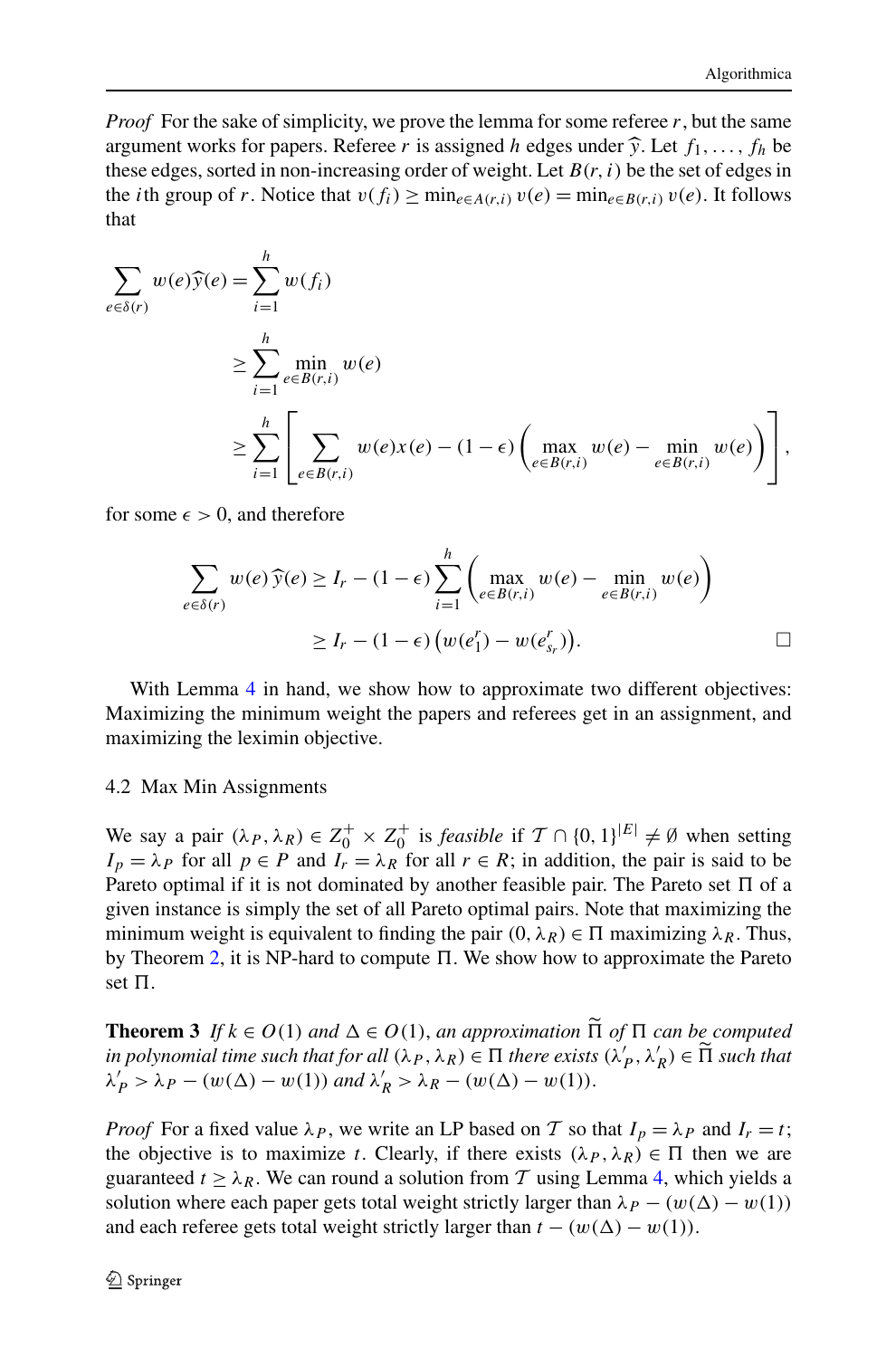<span id="page-12-0"></span>If  $k \in O(1)$  and  $\Delta \in O(1)$ , we can try all possible values of  $\lambda_P$ . Letting  $\Pi$  be the reto set of the assignments found in this manner finishes the proof Pareto set of the assignments found in this manner finishes the proof.  $\Box$ 

#### 4.3 Leximin Assignments

We consider the problem of finding a leximin optimal assignment under weighted preferences. Here we are only interested in optimizing the weight of one side of the assignment; for simplicity we focus on the referees, but the same applies to the papers. Our main result in this subsection is an algorithm for computing a leximin optimal *fractional* assignment.

Let  $x \in \mathcal{Q}$  be a fractional assignment. We define *sort*(x) to be the value vector  $(t_1, t_2, \ldots, t_{|R|})$  sorted in non-decreasing order of its value, where  $t_r =$  $\sum_{e \in \delta(r)} w(e) x(e)$  for each  $r \in R$ . We now show how to find a fractional solution  $x^* \in \hat{Q}$  maximizing this quantity. This solution can be rounded using Lemma [4](#page-10-0). If the weight vector defined by  $x^*$  is  $(t_1^*, \ldots, t_{|R|}^*)$  then we get a solution  $\hat{y} \in \hat{Q}$  with value at least  $(t^* - (w(\Delta) - w(1)) \ldots, t^*_{|R|} - (w(\Delta) - w(1)))$ . value at least  $(t_1^* - (w(\Delta) - w(1)), \ldots, t_{|R|}^* - (w(\Delta) - w(1))).$ 

The optimal vector *x*<sup>∗</sup> can be computed through a sequence of LP computations. We maintain a set of *floating referees* F and call the remaining  $R \setminus F$  *grounded referees*. Initially  $F = R$ . Each grounded referee *r* has associated a minimum value level  $I_r$  and we maintain the invariant that  $I_r = t_r^*$  for all grounded referees. First, we solve the linear program

maximize q  
\nsubject to 
$$
\sum_{e \in \delta(r)} w(e)x(e) \ge I_r, \quad \forall r \in R \setminus F,
$$
\n
$$
\sum_{e \in \delta(r)} w(e)x(e) \ge q, \quad \forall r \in F,
$$
\n
$$
x \in \mathcal{Q},
$$
\n
$$
t \ge 0.
$$
\n(LP1)

Let  $q^*$  be the optimal value. For each floating referee  $r' \in F$ , we solve another linear program

maximize 
$$
\sum_{e \in \delta(r')}
$$
  
\nsubject to  $\sum_{e \in \delta(r)} v(e)w(e) = I_r$ ,  $\forall r \in R \setminus F$ ,  
\n $\sum_{e \in \delta(r)} v(e)w(e) \geq q^*$ ,  $\forall r \in F - r'$ ,  
\n $x \in Q$ .

If the value of (LP2) is still  $q^*$  then we ground r' and set  $I_{r'} = q^*$ . Clearly, the new set of grounded papers maintains the invariant. Also, note at least one paper must be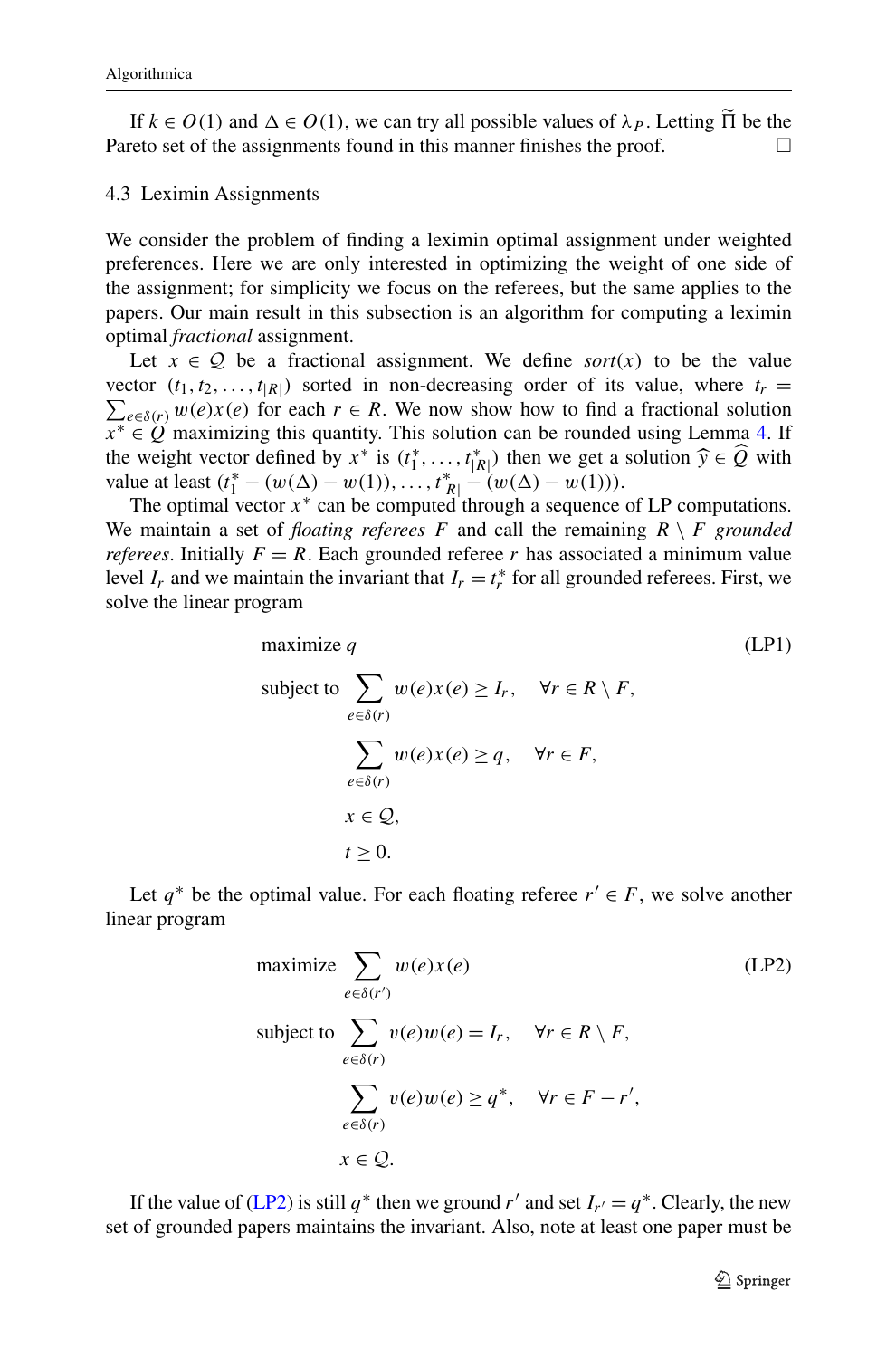<span id="page-13-0"></span>grounded on each iteration. Otherwise, taking the average of all the solutions found for [\(LP2\)](#page-12-0) gives us a solution for [\(LP1\)](#page-12-0) whose value is strictly larger than  $q^*$ , thus contradicting the optimality of  $q^*$ . Eventually the set of grounded papers equals *R* and by the invariant the value vector  $(I_1, \ldots, I_{|R|})$  is leximin optimal.

**Theorem 4** *A leximin optimal fractional assignment can be computed in polynomial time*.

Once this fractional solution is computed, it can be rounded using the procedure from Sect. [4.1](#page-9-0) to get an "approximate" leximin assignment.

#### **5 Experimental Evaluation**

In this section we investigate the performance of four algorithms: rank-maximal (Sect. [2](#page-4-0)), max-min (Sect. [4.2](#page-11-0)), leximin<sup>3</sup> (Sect. [4.3](#page-12-0)), and max-weight (a maximum weight assignment obeying coverage and load-balance constraints).

EasyChair was used for the 16th European Symposium on Algorithms 2008. We ran the four algorithms on this instance and compared them to the maximum weight assignment currently used by the EasyChair system. For this instance  $|P| = 202$ ,  $|R| = 14$ ,  $k = 4$ ,  $h = 58$ , and  $\Delta = 3$ . Therefore, 808 reviews are required, which means 10 referees will be assigned 58 papers and 4 referees will be assigned 57 papers. We use the weight function normally used by EasyChair:  $w(i) = i$ . Our results are shown in Figs. [4](#page-14-0) and [5](#page-15-0). The referees are ordered by the total weight of their bid.

As one would expect, the max-weight assignment is not very fair.<sup>4</sup> Referee 14 expressed high interest for 55 papers, out of which more than 50 are assigned to him. On the other hand, referee 2 expressed a high interest for 10 papers and a medium interest for another 7 and has only 8 high interest and 5 medium interest papers assigned to him. The max-min assignment has low overall weight. This is because some referees rank very few papers and create a bottleneck beyond which the LP does not care to optimize. We do not consider it further.

The leximin assignment and the rank-maximal assignment are both fair and have good overall weight. This is not surprising for the leximin objective, as it is designed to guarantee fairness. The rank-maximal assignment guarantees fairness only for  $\Delta =$ 2; no guarantee is given for larger  $\Delta$ . The instance uses  $\Delta = 3$ .

It is interesting to compare the assignments from a referee perspective. The leximin and the rank-maximal assignment completely satisfy the bids of referees 1 and 2. The bids of referees 3 and 4 are completely satisfied by the leximin assignment and by none of the other assignments. Referees 5 and 6 are also best treated by the leximin assignment. Referee 7 is treated best by the rank-maximal assignment with the leximin assignment coming close. Referee 8 would prefer the leximin assignment with

<sup>&</sup>lt;sup>3</sup>This is not a leximin optimal assignment, but the output of the rounding algorithm applied to the optimal leximin fractional assignment. For brevity's sake though we use the term leximin assignment. The same holds for the max-min assignment.

<sup>&</sup>lt;sup>4</sup>Fair in the sense discussed in the introduction: No referee should benefit at the expense of others.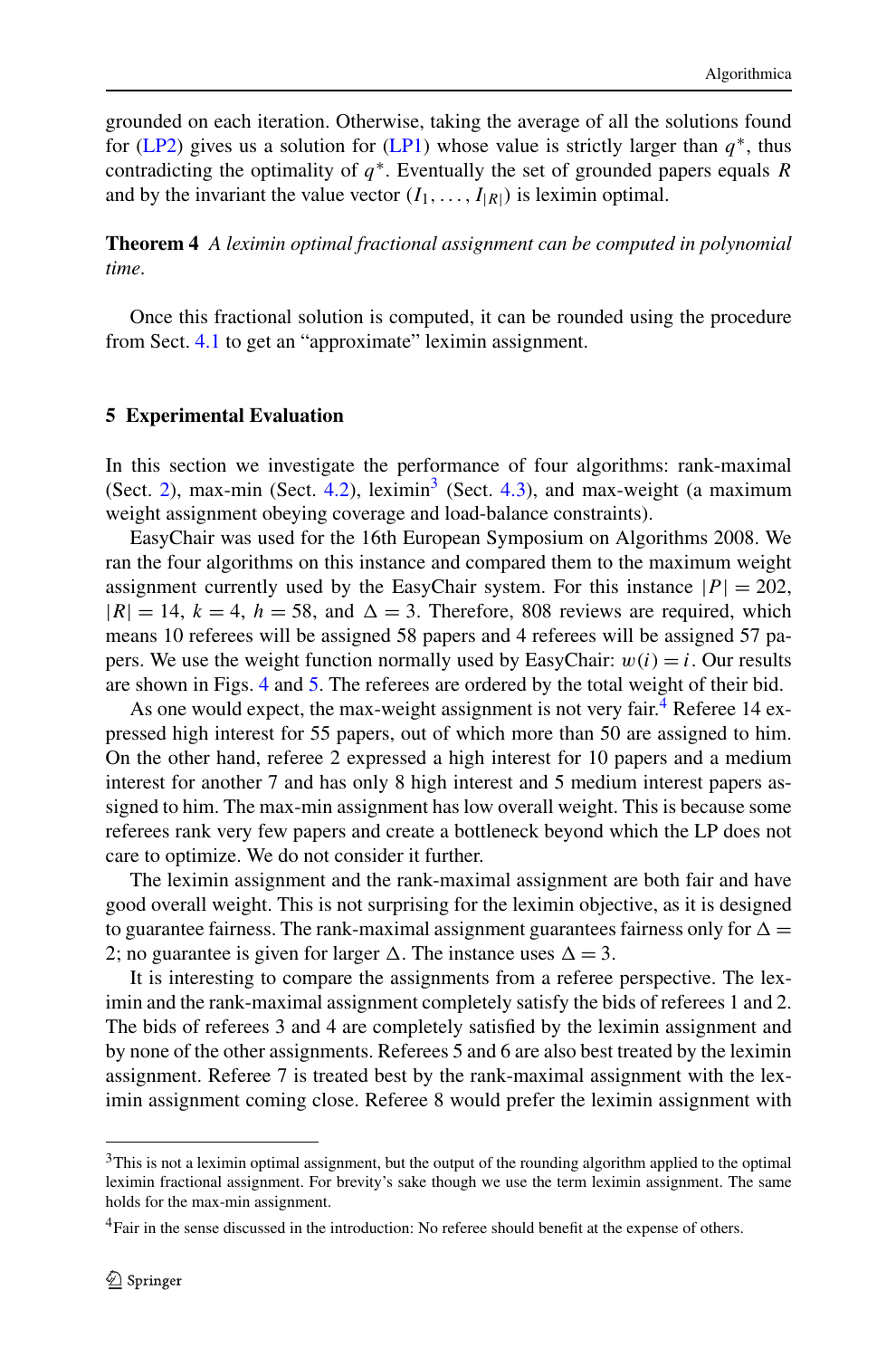<span id="page-14-0"></span>

(b) Max-min weighted preferences

**Fig. 4** A comparison of four algorithms applied to the ESA 2008 instance ( $|P| = 202$ ,  $|R| = 14$ ,  $k = 4$ ,  $h = 58$ , and  $\Delta = 3$ ). Each *subfigure* shows a bar plot of the round decomposition of the assignment and a table with the signature of each referee under this assignment (and her valuation in parenthesis). *Rows* correspond to referees. *Each row* has one tall horizontal bar encoding the referee's assignment and one short (height-wise) bar encoding the referee's valuation for rank 3 and 2 papers (the remaining papers had rank 1 and are not shown in the graphs because of their large number.) *Colors* encode preferences levels: The *darker the color*, the higher the rank

the rank-maximal assignment coming close. Referee 9 would either prefer the maxweight or the rank-maximal assignment, it is not clear which. Referees 10 through 14 would opt for the max-weight assignment. In summary, referees who assigned ranks 2 and 3 to few papers prefer either the leximin or the rank-maximal assignment and referees who assigned these ranks to many papers prefer the max-weight assignment.

All assignments, except for the max-min assignment, use the same total number of rank 2 and rank 3 edges. However, ensuring fairness requires the use of fewer rank 3 edges. The leximin assignment uses the weight functions  $w(i) = i$ ; making the weight difference more pronounced would shift the emphasis towards rank 3 edges.

The rank-maximal assignment is able to satisfy bids in the first 23 rounds. Starting in round 24, the coverage and load-balance constraints make it impossible to satisfy the bids.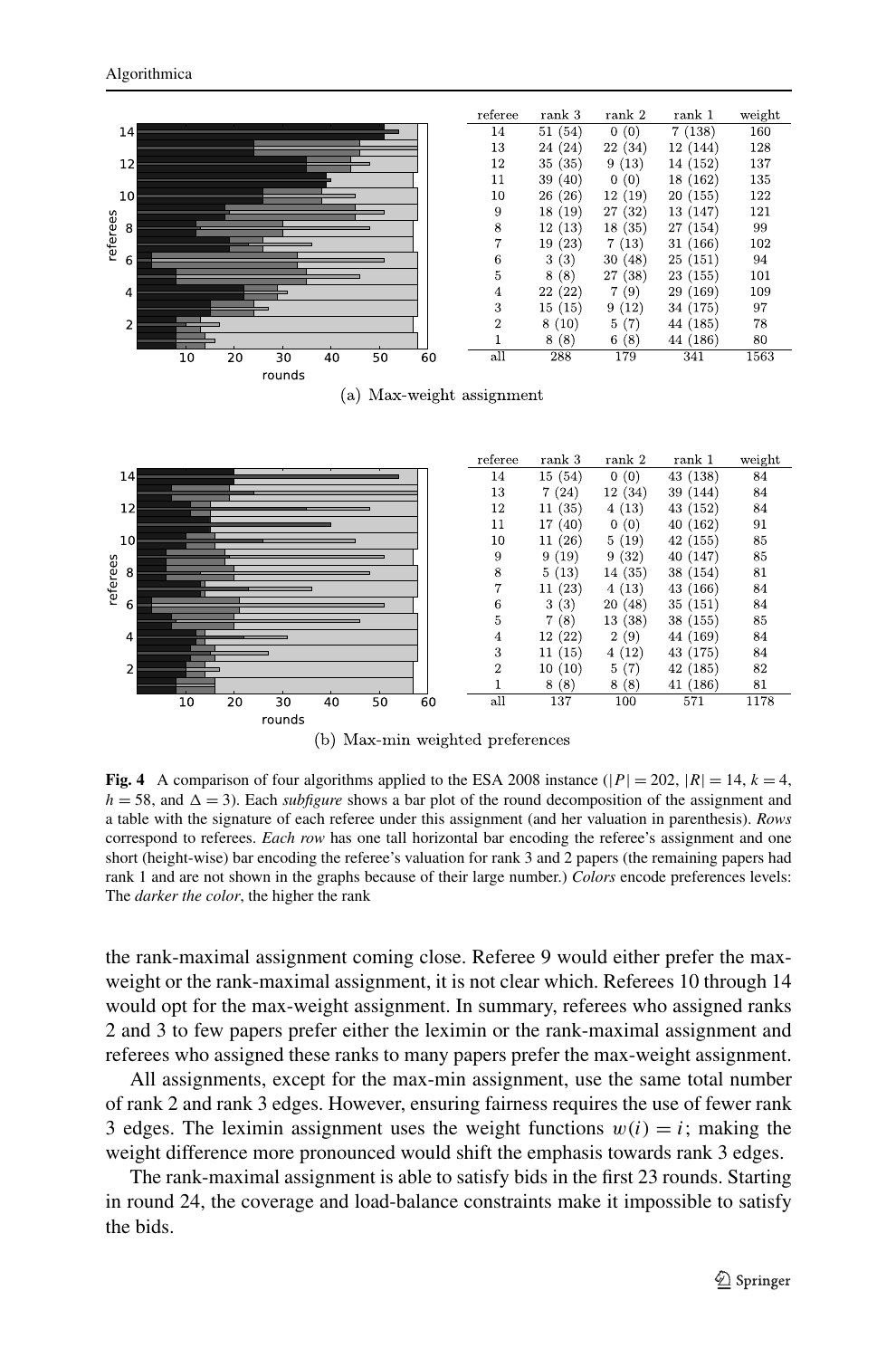<span id="page-15-0"></span>

(b) Leximin weighted preferences

**Fig. 5** A comparison of the rank-maximal and the leximin assignments for the ESA 2008 instance  $(|P| = 202, |R| = 14, k = 4, h = 58, \text{ and } \Delta = 3.$  Each *subfigure* shows a bar plot of the round decomposition of the assignment and a table with the signature of each referee under this assignment (and her valuation in parenthesis). *Rows* correspond to referees. *Each row* has one tall horizontal bar encoding the referee's assignment and one short (height-wise) bar encoding the referee's valuation for rank 3 and 2 papers (the remaining papers had rank 1 and are not shown in the graphs because of their large number.) *Colors* encode preferences levels: The *darker the color*, the higher the rank

Finally, we note that in our instance the load is not perfectly balanced: There are 4 referees that get one less paper than the rest. In the leximin assignment these 4 referees are the ones with the *worst assignment*. In an earlier implementation of our algorithms we gave the dummy paper a rank of 1, which had the opposite effect: The leximin assignment gave one less paper to the 4 referees with the *best assignment*. We feel that setting the rank of the dummy paper to  $\Delta$  results in a more fair assignment.

## **6 Concluding Remarks**

In this paper we have studied the problem of assigning papers to referees. We identified several desirable objectives for these assignments and designed efficient algo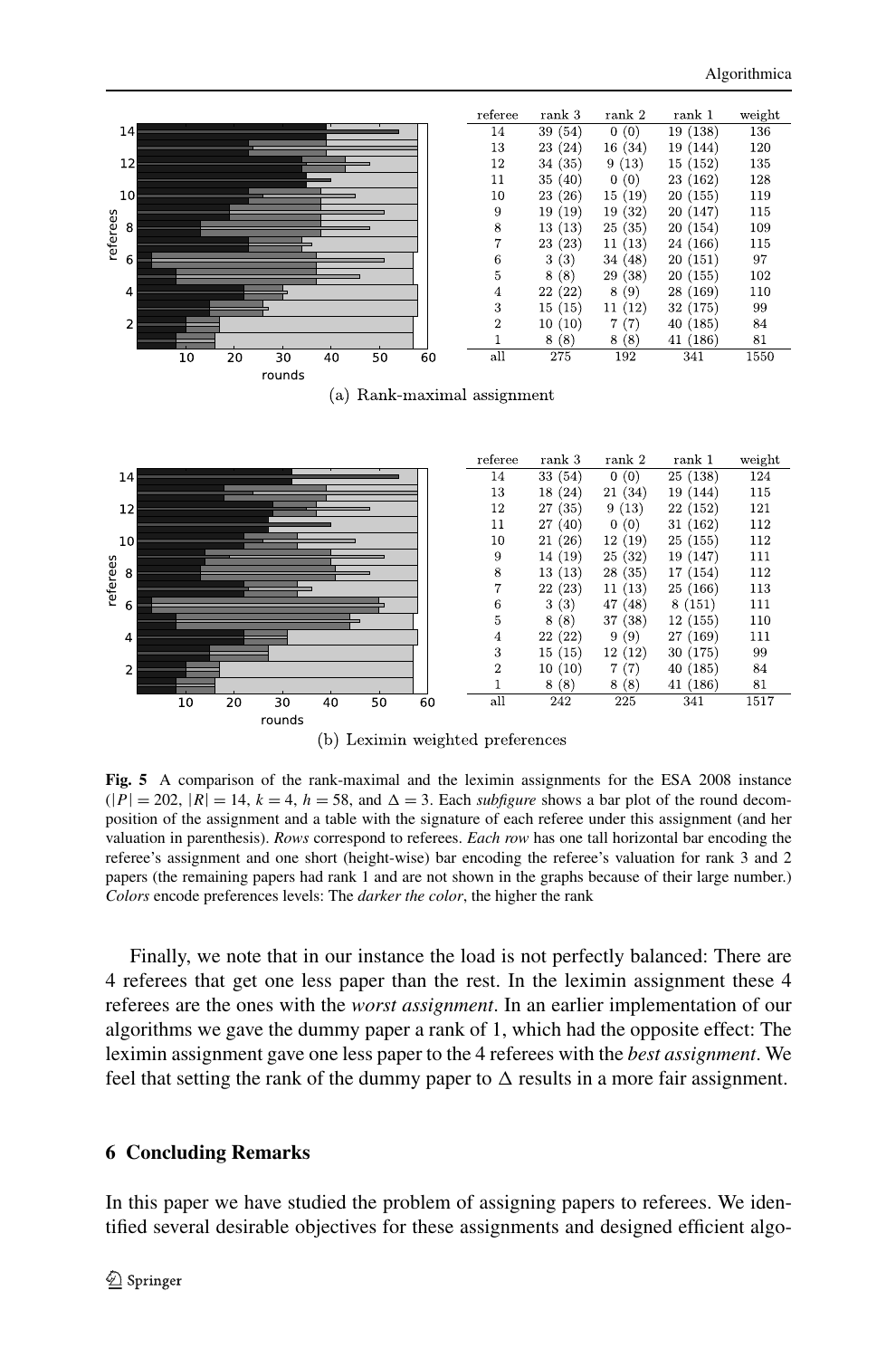<span id="page-16-0"></span>rithms for them. Some variants can be solved optimally in polynomial time. In other cases, the problem is NP-hard and so we gave approximation algorithms.

Our next goal is to perform a thorough experimental evaluation of our algorithms and eventually incorporate them into conference management software such as Easy-Chair.

**Open Access** This article is distributed under the terms of the Creative Commons Attribution Noncommercial License which permits any noncommercial use, distribution, and reproduction in any medium, provided the original author(s) and source are credited.

#### **Appendix A: Proof of the Integrability of** *U*

Let  $A$  be the constraint matrix defining  $U$ . A classical theorem of Ghouilla-Houri  $[10]$  $[10]$  states that *A* is totally unimodular if and only if every submatrix *A'* of *A* has an equitable coloring. An *equitable coloring* of a 0-1 matrix *A* is a partition of its rows into red and blue rows such that in every column of  $A'$ , the number of blue 1's and red 1's differs by at most one. Recall that *A'* can be written as a block matrix

$$
A' = \left[ \begin{array}{c} B \\ C \end{array} \right],
$$

where the rows of *B* and *C* form two laminar families; that is, the set of 1's in any two rows is either disjoint or one is included in the other. The Hasse diagram of the "is included in" relation for the rows of *B* is a forest of rooted trees. We color the rows of *B* by alternating colors between adjacent levels of these trees starting with red for the roots. Using the Hasse diagram of *C* we color its rows in a similar way starting with blue for the root. Every column of *A'* gets the same number of red and blue 1's from rows in *B*, or one extra red. Likewise, every column gets the same number of red and blue 1's from rows in *C*, or one extra blue. In either case, the total number of red 1's and blue 1's differs by one. Thus, *A* has an equitable coloring and *A* is totally unimodular.

# **References**

- 1. Linklings: <http://www.linklings.com/>
- 2. Softconf: <http://www.softconf.com/>
- 3. Alkan, A., Demange, G., Gale, D.: Fair allocation of indivisible goods and criteria of justice. Econometrica **59**(4), 1023–1039 (1991)
- 4. Apers, P.: Acceptance rates major database conferences. [http://wwwhome.cs.utwente.nl/~apers/](http://wwwhome.cs.utwente.nl/~apers/rates.html) [rates.html](http://wwwhome.cs.utwente.nl/~apers/rates.html)
- 5. Bezáková, I., Dani, V.: Allocating indivisible goods. SIGecom Exch. **5**(3), 11–18 (2005)
- 6. Bogomolnaia, A., Moulin, H.: A new solution to the random assignment problem. J. Econ. Theory **100**(2), 295–328 (2001)
- 7. Bogomolnaia, A., Moulin, H.: A simple random assignment problem with a unique solution. Econ. Theory **75**(3), 257–279 (2004)
- 8. Chaudhuri, S.: Microsoft's academic conference management service. [http://cmt.research.microsoft.](http://cmt.research.microsoft.com/cmt/) [com/cmt/](http://cmt.research.microsoft.com/cmt/)
- 9. Cook, W., Golany, B., Kress, M., Penn, M., Raviv, T.: Optimal allocation of proposals to reviewers to facilitate effective ranking. Manag. Sci. **51**(4), 655–661 (2005)